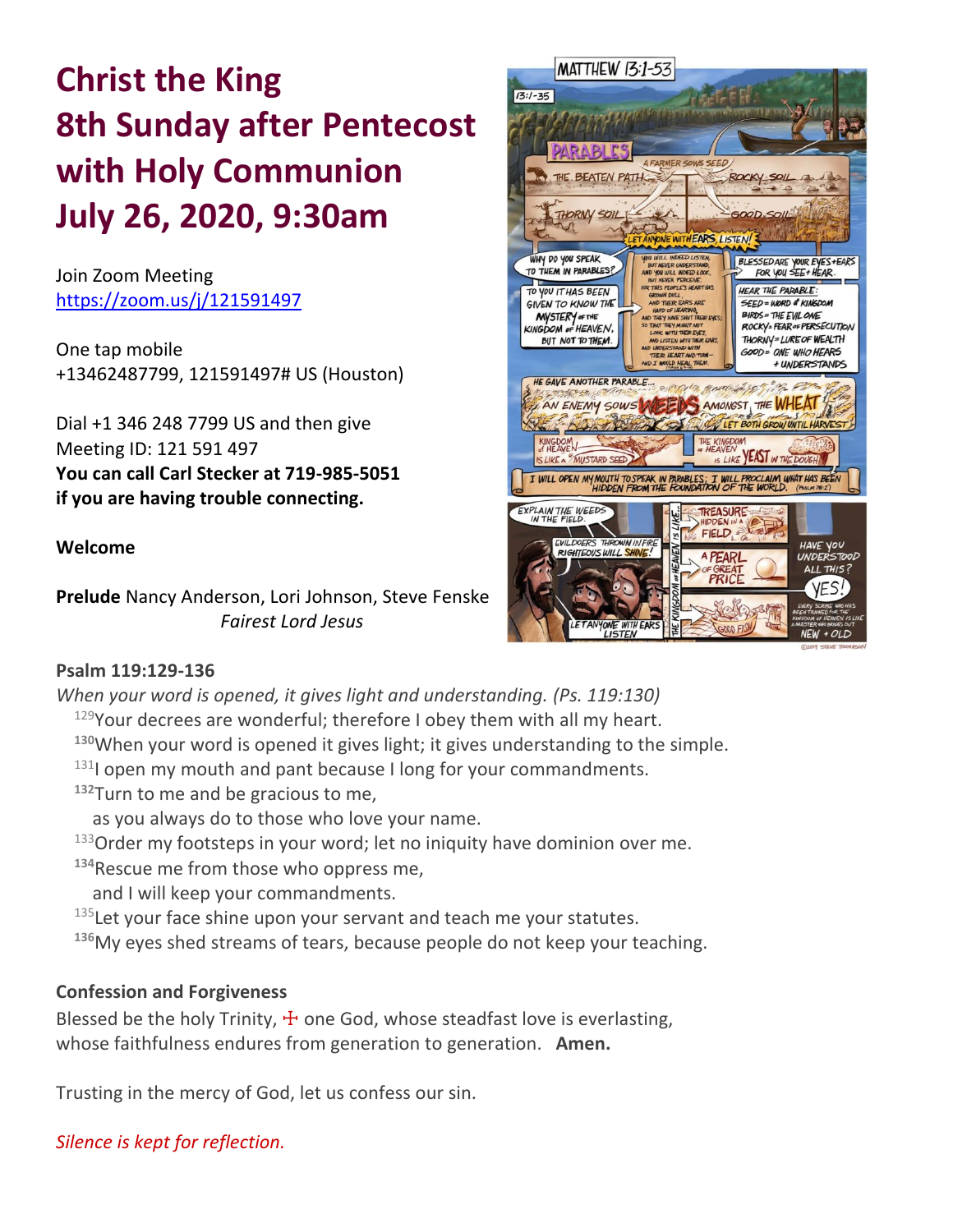### Reconciling God,

**we confess that we do not trust your abundance, and we deny your presence in our lives. We place our hope in ourselves and rely on our own efforts. We fail to believe that you provide enough for all. We abuse your good creation for our own benefit. We fear difference and do not welcome others as you have welcomed us.**

**We sin in thought, word, and deed. By your grace, forgive us; through your love, renew us; and in your Spirit, lead us; so that we may live and serve you in newness of life. Amen.**

Beloved of God, by the radical abundance of divine mercy

we have peace with God through  $\pm$  Christ Jesus, through whom we have obtained grace upon grace. Our sins are forgiven. Let us live now in hope. For hope does not disappoint,

because God's love has been poured into our hearts through the Holy Spirit. **Amen.**

## **Greeting**

The grace of our Lord Jesus Christ, the love of God, and the communion of the Holy Spirit be with you all. **And also with you.**



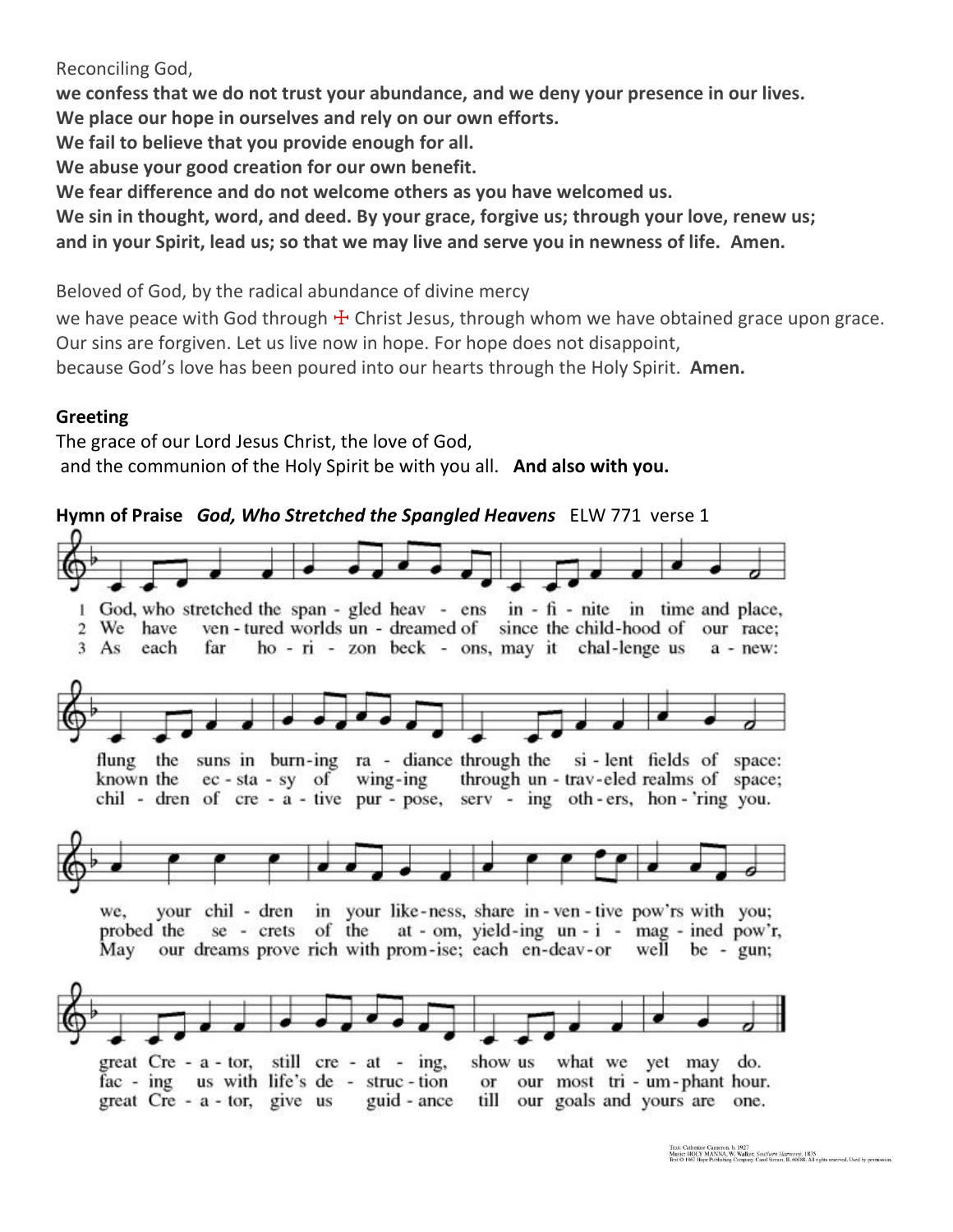## **Prayer of the Day**

Beloved and sovereign God, through the death and resurrection of your Son you bring us into your kingdom of justice and mercy. By your Spirit, give us your wisdom, that we may treasure the life that comes from Jesus Christ, our Savior and Lord. **Amen.**

#### **Second Reading: Romans 8:26-39**

*These words celebrate the depth of God's actions for us. Through Christ's death for us and the activity of the Spirit praying for us, we are fused to God's love poured out in Jesus Christ. Nothing, not even death itself, is able to separate us from such incredible divine love.*

 $^{26}$ The Spirit helps us in our weakness; for we do not know how to pray as we ought, but that very Spirit intercedes with sighs too deep for words.  $^{27}$ And God, who searches the heart, knows what is the mind of the Spirit, because the Spirit intercedes for the saints according to the will of God.

 $28$ We know that all things work together for good for those who love God, who are called according to his purpose. <sup>29</sup>For those whom he foreknew he also predestined to be conformed to the image of his Son, in order that he might be the firstborn within a large family.  $30$ And those whom he predestined he also called; and those whom he called he also justified; and those whom he justified he also glorified.

 $31$ What then are we to say about these things? If God is for us, who is against us?  $32$ He who did not withhold his own Son, but gave him up for all of us, will he not with him also give us everything else? <sup>33</sup>Who will bring any charge against God's elect? It is God who justifies. <sup>34</sup>Who is to condemn? It is Christ Jesus, who died, yes, who was raised, who is at the right hand of God, who indeed intercedes for us. <sup>35</sup>Who will separate us from the love of Christ? Will hardship, or distress, or persecution, or famine, or nakedness, or peril, or sword?  $36$ As it is written,

"For your sake we are being killed all day long;

we are accounted as sheep to be slaughtered."

 $37$ No, in all these things we are more than conquerors through him who loved us.  $38$ For I am convinced that neither death, nor life, nor angels, nor rulers, nor things present, nor things to come, nor powers, <sup>39</sup>nor height, nor depth, nor anything else in all creation, will be able to separate us from the love of God in Christ Jesus our Lord.

Word of God. Word of Life. **Thanks be to God.**





The gospel according to Mathew chapter 13. **Glory to you, O Lord.**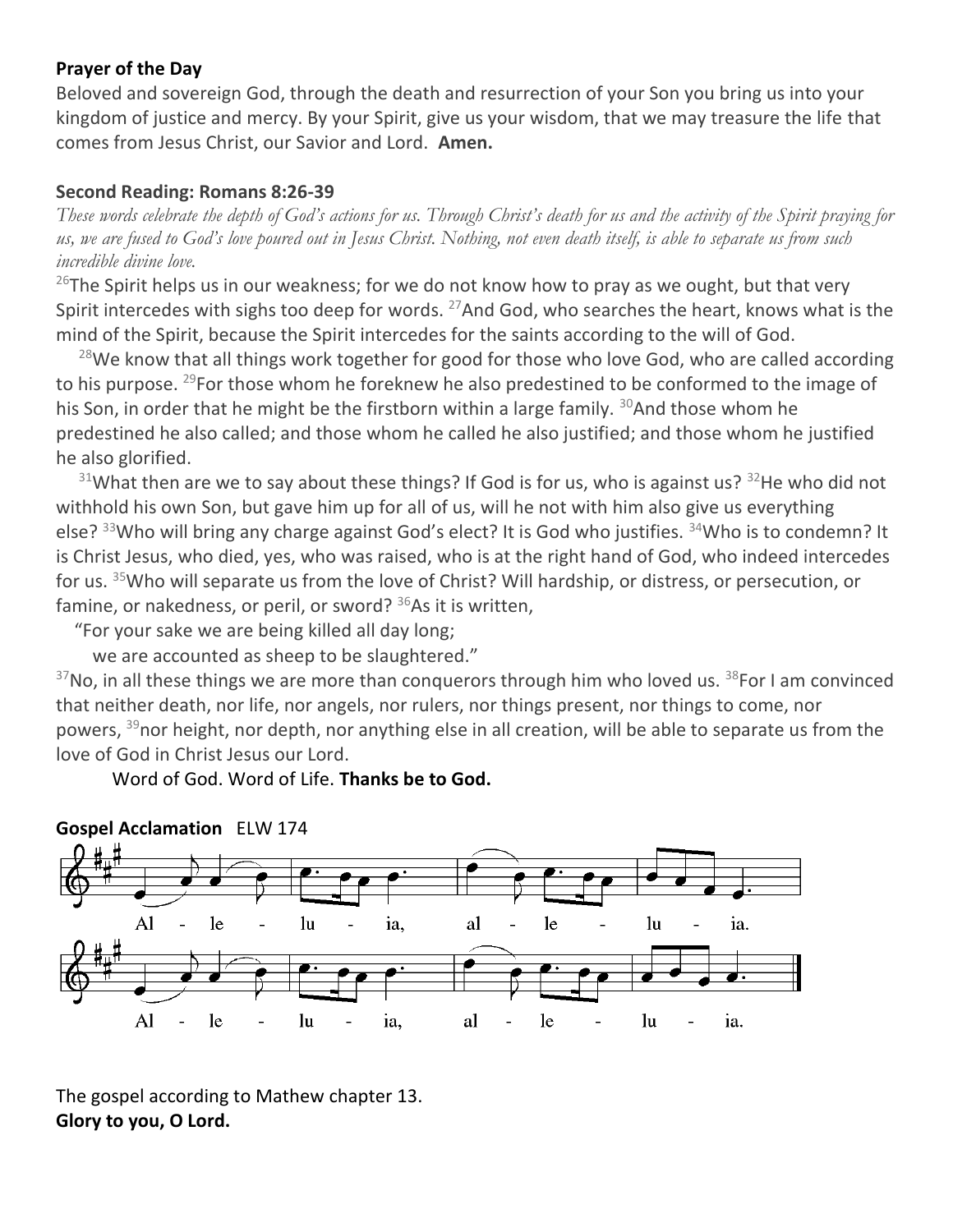## **Gospel: Matthew 13:31-33, 44-52**

*Throughout Matthew's gospel, Jesus and his disciples proclaim the good news that "the kingdom of heaven is near!" Here, Jesus offers several brief parables that explore the implications of this announcement for people's lives.*

 $31$ [Jesus] put before [the crowds] another parable: "The kingdom of heaven is like a mustard seed that someone took and sowed in his field; $32$ it is the smallest of all the seeds, but when it has grown it is the greatest of shrubs and becomes a tree, so that the birds of the air come and make nests in its branches."

 $33$ He told them another parable: "The kingdom of heaven is like yeast that a woman took and mixed in with three measures of flour until all of it was leavened."

44"The kingdom of heaven is like treasure hidden in a field, which someone found and hid; then in his joy he goes and sells all that he has and buys that field.

 $45$ "Again, the kingdom of heaven is like a merchant in search of fine pearls;  $46$ on finding one pearl of great value, he went and sold all that he had and bought it.

 $47^{\circ}$ Again, the kingdom of heaven is like a net that was thrown into the sea and caught fish of every kind; <sup>48</sup>when it was full, they drew it ashore, sat down, and put the good into baskets but threw out the bad. <sup>49</sup>So it will be at the end of the age. The angels will come out and separate the evil from the righteous <sup>50</sup>and throw them into the furnace of fire, where there will be weeping and gnashing of teeth.

 $51$ "Have you understood all this?" They answered, "Yes."  $52$ And he said to them, "Therefore every scribe who has been trained for the kingdom of heaven is like the master of a household who brings out of his treasure what is new and what is old."

The good news of the Lord. **Praise to you, O Christ.**

#### **Children's message- Silver Family**

#### **Sermon**



t: Beth Bergeron Folkemer, b. 1957<br>sic: BARBARA ALLEN, English folk tune<br>(0.1990 and art (0.1995 Australians Fortness)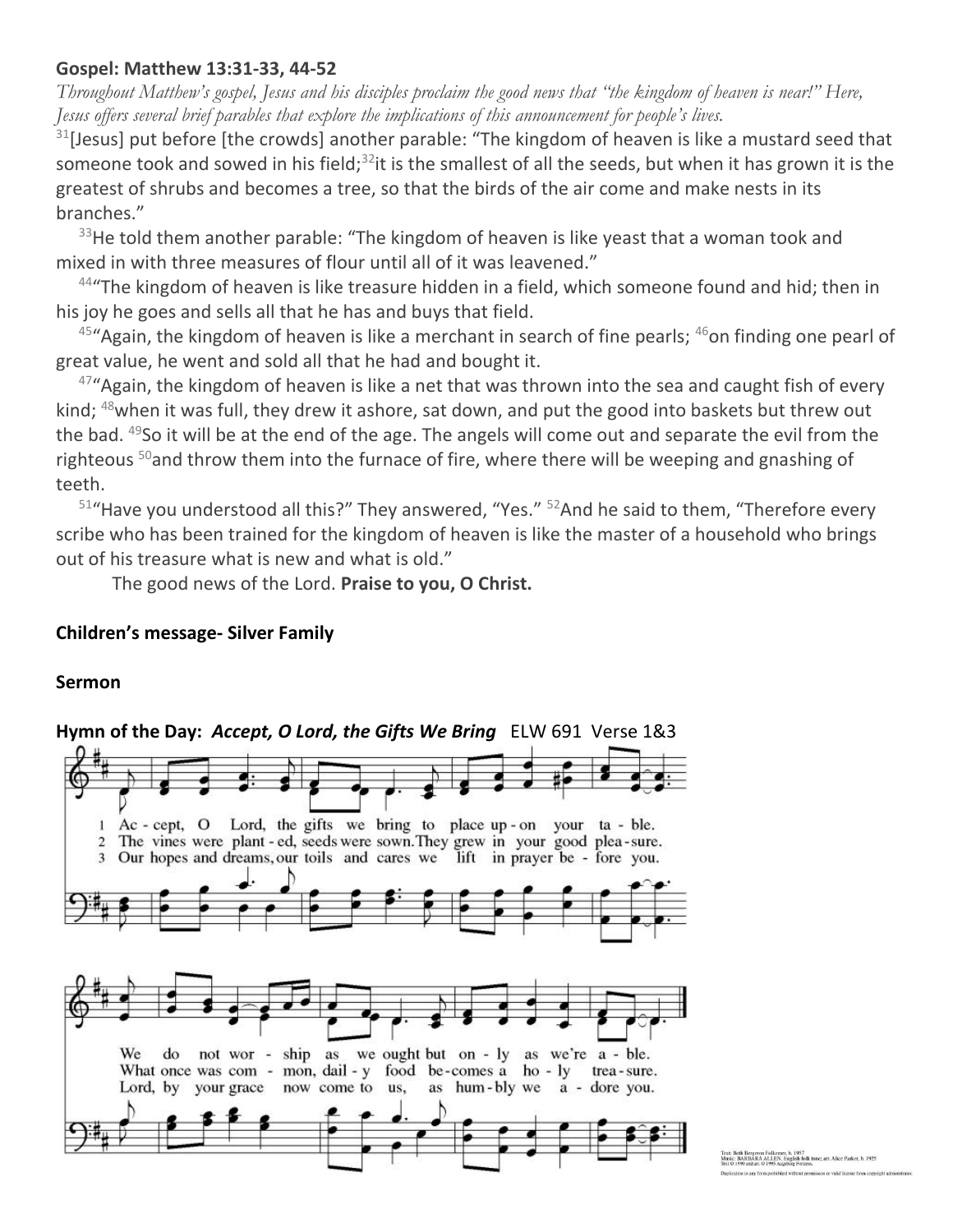## **Prayers of Intercession**

Confident of your care and helped by the Holy Spirit, we pray for the church, the world, and all who are in need.

Lord, in your mercy, **hear our prayer.**

In the certain hope that nothing can separate us from your love, we offer these prayers to you; through Jesus Christ our Lord. **Amen.**

## **Peace**

The peace of Christ be with you always. **And also with you.**

**Offering Message**

**Children's Song:** *Seek Ye First the Kingdom of God* WOV 783

**1 Seek ye first the kingdom of God and its righteousness, And all these things shall be added unto you. Allelu, Alleluia.**

**2 Ask and it shall be given unto you; Seek and you shall find; Knock and the door shall be opened unto you. Allelu, Alleluia.**

## **Offering Prayer**

God of goodness and growth, all creation is yours, and your faithfulness is as firm as the heavens. Water and word, wine and bread: these are signs of your abundant grace. Nourish us through these gifts, that we might proclaim your steadfast love in our communities and in the world, through Jesus Christ, our strength and our song. **Amen.**

## **Great Thanksgiving**

The Lord be with you **And also with you.** Lift up your hearts **We lift them to the Lord** Let us give thanks to the Lord our God **It is right to give our thanks and praise…** 

## **Words of Institution**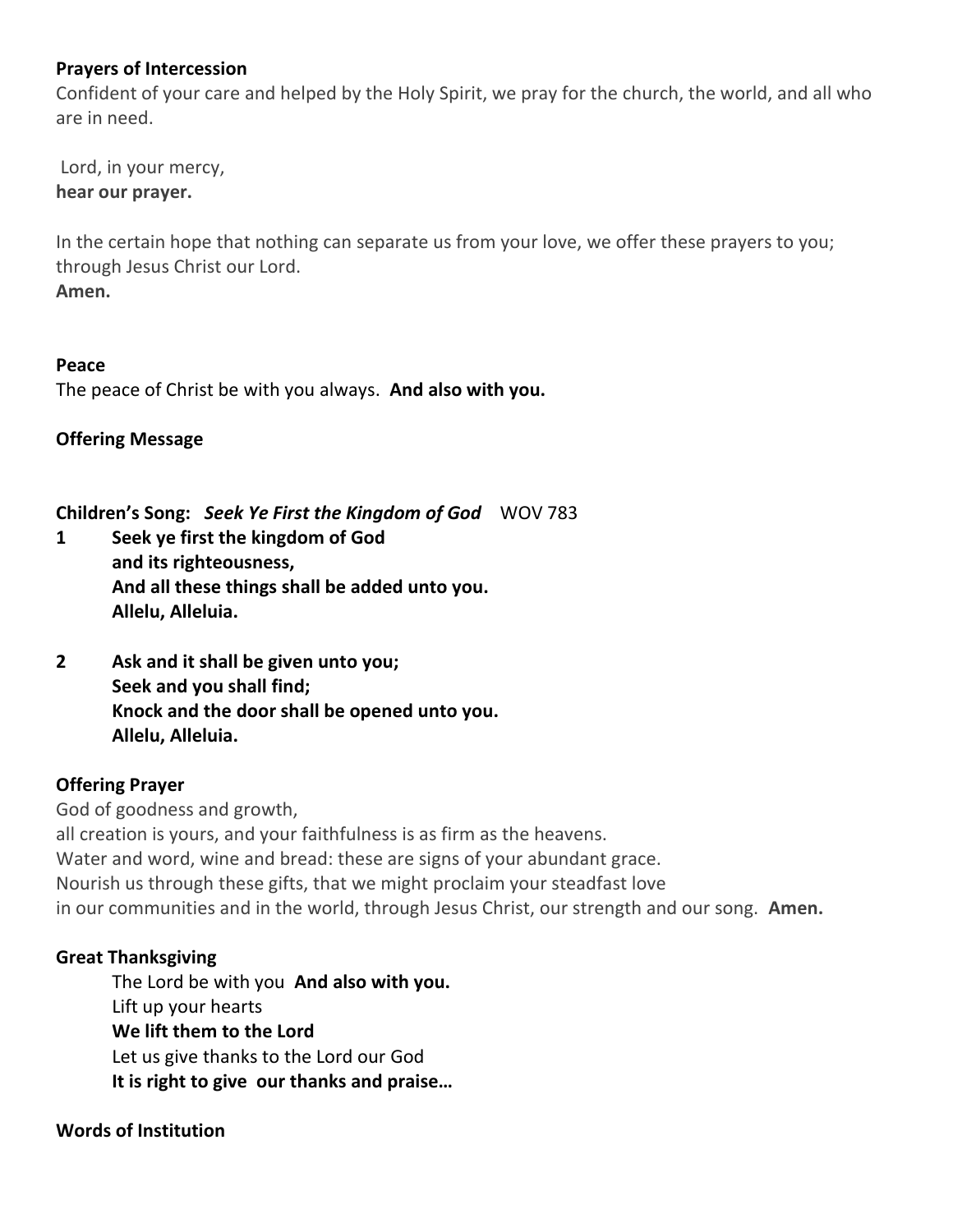**Lord's Prayer Our Father in heaven, hallowed be your name, your kingdom come, your will be done, on earth as in heaven. Give us today our daily bread. Forgive us our sins as we forgive those who sin against us. Save us from the time of trial and deliver us from evil. For the kingdom, the power, and the glory are yours, now and forever. Amen.**

#### **Invitation to Communion**

Friends of Jesus, come to the table. Receive nourishment for your journey.

*You will commune at the Pastor's direction*

## **Song during Communion-** *My Faith Looks Up to Thee* Nancy Anderson

#### **Prayer after Communion**

God of the welcome table, in this meal we have feasted on your goodness and have been united by your presence among us. Empower us to go forth sustained by these gifts so that we may share your neighborly love with all, through Jesus Christ, the giver of abundant life. **Amen.**

#### **Announcements**

#### **Blessing**

Neither death, nor life, nor angels, nor rulers, nor things present, nor things to come, nor powers, nor height, nor depth, nor anything else in all creation, will be able to separate us from the love of God in Christ Jesus. God, the creator,  $\pm$  Jesus, the Christ, and the Holy Spirit, the comforter, bless you and keep you in eternal love. **Amen.**